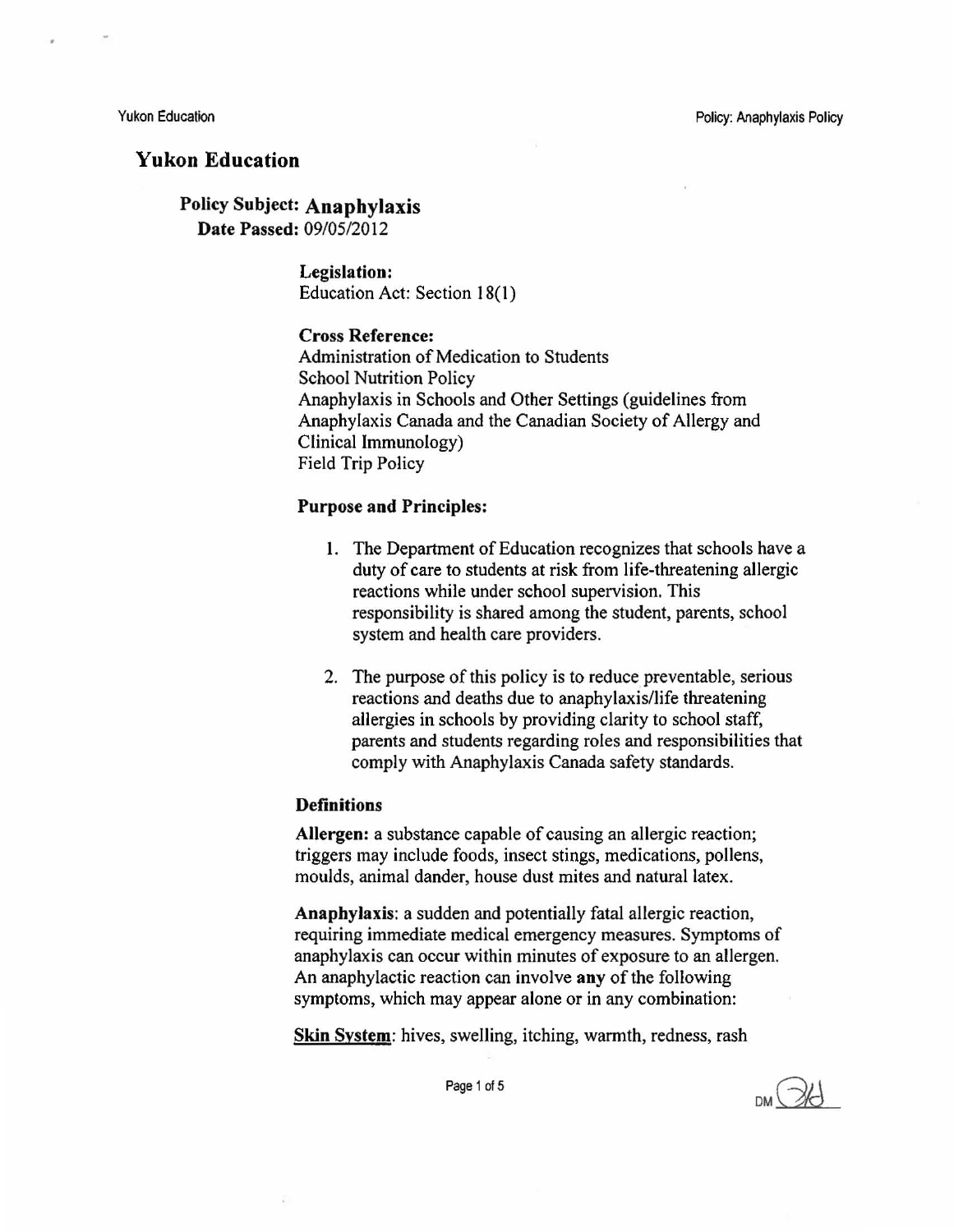### Yukon Education Policy: Anaphylaxis Policy

Respiratory system: coughing, wheezing, shortness of breath, chest pain/tightness, hoarse voice, nasal congestion or hay feverlike symptoms (runny, itchy nose and watery eyes, sneezing), trouble swallowing

Gastrointestinal system: nausea, pain/cramps, vomiting. diarrhea

Cardiovascular system: pale/blue colour, weak pulse, passing out, dizzy/lightheaded, shock

Other: anxiety, melancholy, feeling of "impending doom", headache, uterine cramps, metallic taste

Auto-injector: a user-friendly pre-loaded syringe used to administer epinephrine (i.e. EpiPen, Twinject)

Epinephrine: a synthetic version of the hormone adrenalin; used in the treatment of anaphylaxis and life-threatening asthma attacks.

## Standards and Procedures

- I. Epinephrine is the first line treatment for anaphylaxis. An epinephrine auto-injector should be given at the first sign of a known or suspected anaphylactic reaction, including in previously undiagnosed individuals. In normally healthy individuals, epinephrine will not cause harm.
- 2. No person should be expected to be fully responsible for self-administration of an epinephrine auto-injector. A teacher or school staff must assist a student presenting with symptoms of anaphylaxis, as described above.
- 3. 9-1-1 or local emergency medical services should be called following administration of epinephrine, and advised that someone is having a life-threatening allergic reaction. School staff must follow instructions received from emergency medical services.
- 4. All individuals receiving emergency epinephrine must be transported to a hospital or medical facility immediately, by ambulance where possible, for evaluation and observation.
- 5. Additional epinephrine must be available during transport. A second dose may be administered within 5 to 15 minutes after the first dose is given IF symptoms have not improved.

Page 2 of 5

 $DMO$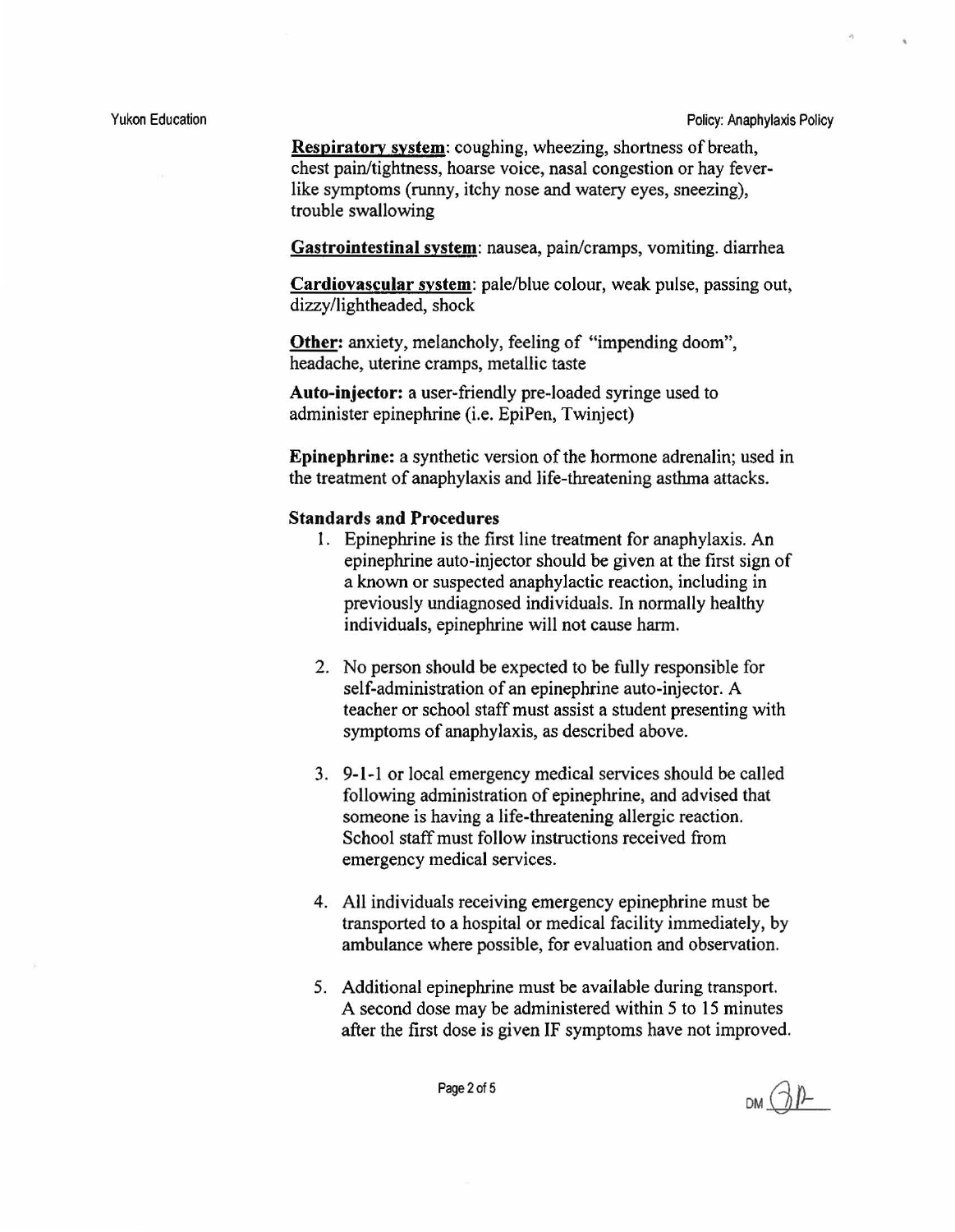## Roles **and** Responsibilities

It is the responsibility of the parent/guardian to:

- I. Educate the allergic child on avoidance strategies
- 2. Inform the school administrator about the child's allergies and complete an annual Administration of Medication plan (see Administration of Medication policy)
- 3. Where a family physician has provided recommendations for risk reduction strategies and treatment of an anaphylactic reaction that differ from those outlined in this policy, provide the school with written instructions signed by the physician and discuss these with children's school staff and caregivers
- 4. Provide the school with an epinephrine auto-injector which is not expired (it is recommended that parents keep a log of expiry dates and promptly replace outdated auto-injectors).
- 5. Promptly update school staff on any changes (e.g. diagnosis of an additional allergy or outgrowing an allergy)

It is the responsibility of the administrator to:

- I. Ensure that there is an anaphylaxis prevention and management plan for the school. The plan may include restrictions on certain food products in the school due to food allergies and other precautions, as deemed necessary. Emergency procedures for responding to anaphylaxis must be communicated to staff and reviewed and updated on a regular basis.
- 2. Consult with parents before posting the child's plan. Plans and photos of anaphylaxis children should be kept in areas accessible to staff, while respecting the privacy of the child.
- 3. Ensure that the school has readily available first-aid kits that contain spare epinephrine auto-injectors, and arrange to periodically check and replace expired doses. As needed, school administrators may purchase generic (nonprescription) epinephrine doses through their school budget or contact the Department for support.
- 4. With support from the Department, arrange for annual

Page 3 of 5

 $\mathcal{H}$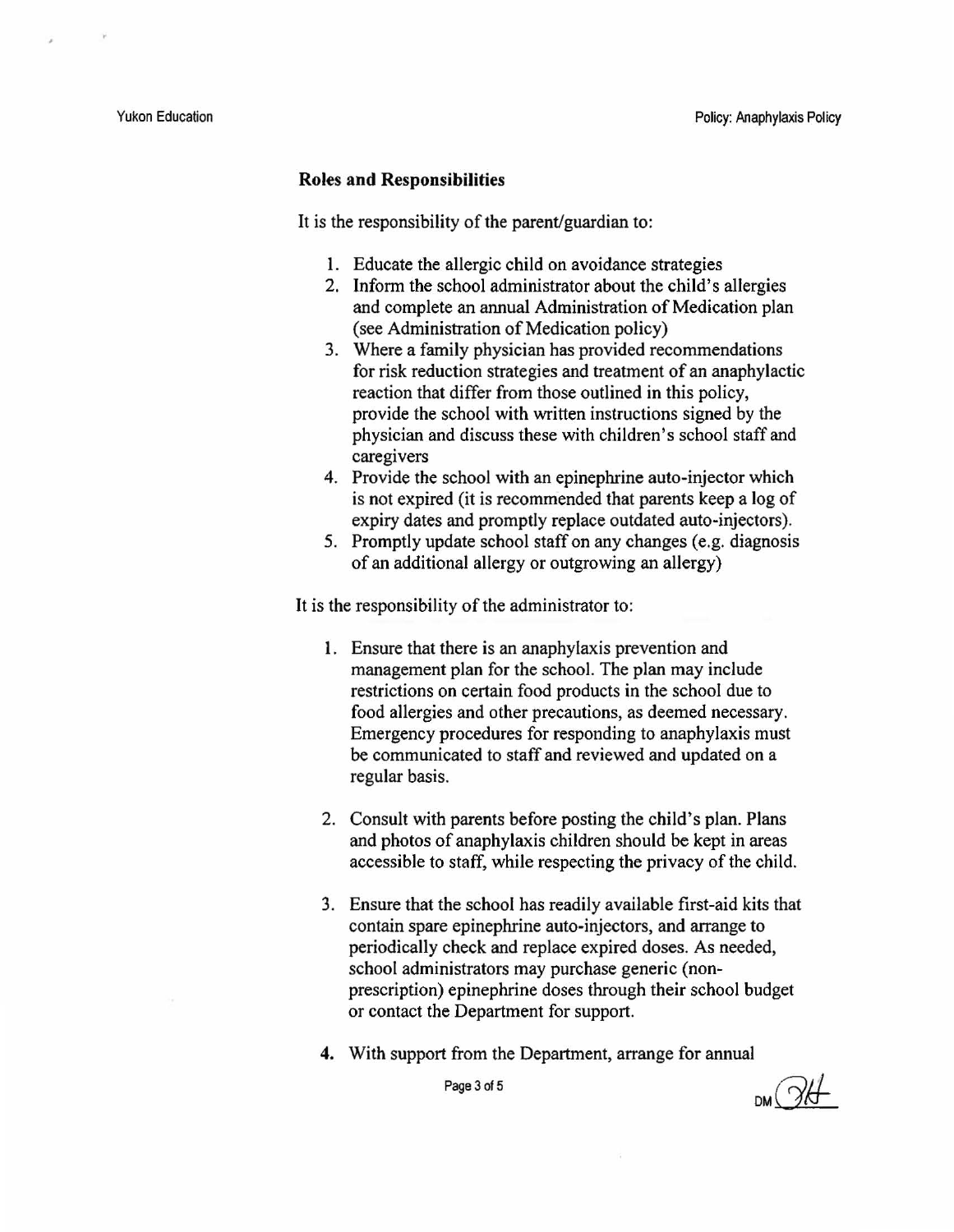### Yukon Education **Policy:** Anaphylaxis Policy

standardized anaphylaxis training as needed. Training should include ways to reduce the risk of exposure, recognition of signs and symptoms of anaphylaxis, when and how to give the epinephrine auto-injector including using an auto-injector trainer or demonstrator.

- 5. Ensure that auto-injectors are continuously stocked, properly stored and not expired.
- 6. Ensure that an Incident Report is completed any time an epinephrine auto-injector is administered to a student.

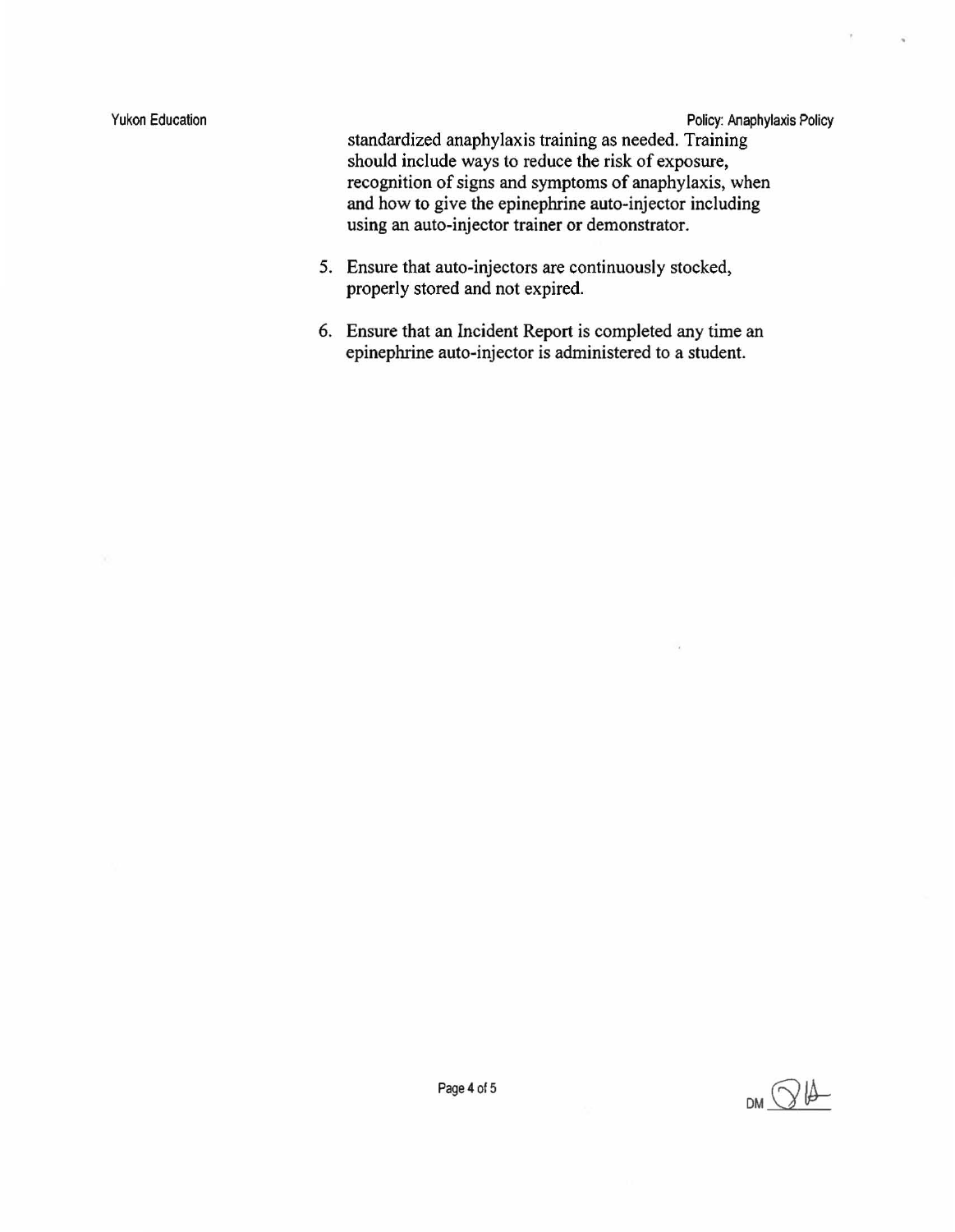$\mathcal{O}(\mathcal{O}_\mathcal{C})$  . The set of  $\mathcal{O}(\mathcal{O}_\mathcal{C})$ 

 $\tilde{R}$  and  $\tilde{R}$ 

 $\mathcal{L}^{\text{max}}$ 

Yukon Education **Policy:** Anaphylaxis Policy: Anaphylaxis Policy: Anaphylaxis Policy

 $DM^{QII}$